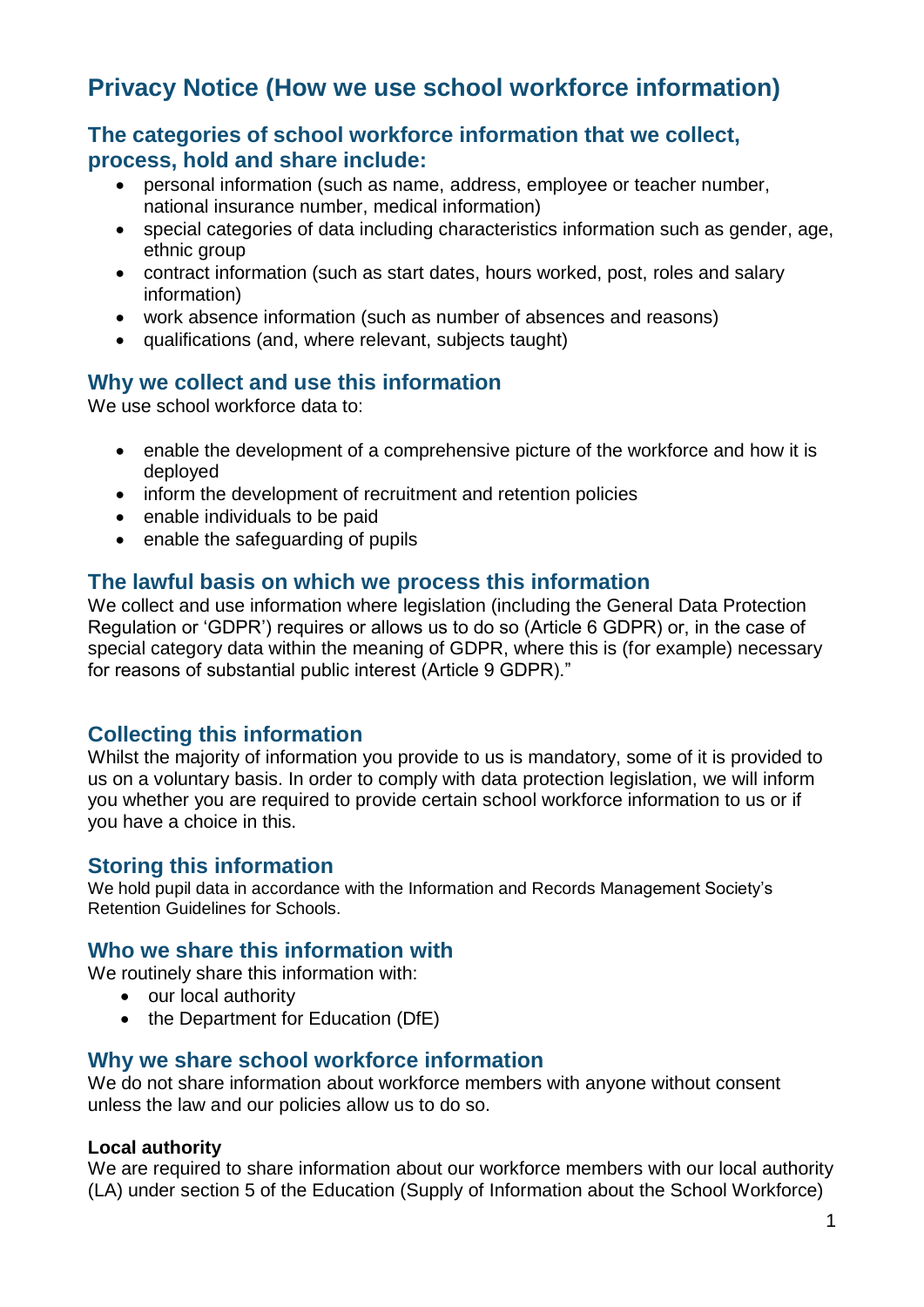(England) Regulations 2007 and amendments.

#### **Department for Education (DfE)**

We share personal data with the Department for Education (DfE) on a statutory basis. This data sharing underpins workforce policy monitoring, evaluation, and links to school funding / expenditure and the assessment educational attainment.

We are required to share information about our school employees with our local authority (LA) and the Department for Education (DfE) under section 5 of the Education (Supply of Information about the School Workforce) (England) Regulations 2007 and amendments.

# **Data collection requirements**

The DfE collects and processes personal data relating to those employed by schools (including Multi Academy Trusts) and local authorities that work in state funded schools (including all maintained schools, all academies and free schools and all special schools including Pupil Referral Units and Alternative Provision). All state funded schools are required to make a census submission because it is a statutory return under sections 113 and 114 of the Education Act 2005

To find out more about the data collection requirements placed on us by the Department for Education including the data that we share with them, go to [https://www.gov.uk/education/data-collection-and-censuses-for-schools.](https://www.gov.uk/education/data-collection-and-censuses-for-schools)

The department may share information about school employees with third parties who promote the education or well-being of children or the effective deployment of school staff in England by:

- conducting research or analysis
- producing statistics
- providing information, advice or guidance

The department has robust processes in place to ensure that the confidentiality of personal data is maintained and there are stringent controls in place regarding access to it and its use. Decisions on whether DfE releases personal data to third parties are subject to a strict approval process and based on a detailed assessment of:

- who is requesting the data
- the purpose for which it is required
- the level and sensitivity of data requested; and
- the arrangements in place to securely store and handle the data

To be granted access to school workforce information, organisations must comply with its strict terms and conditions covering the confidentiality and handling of the data, security arrangements and retention and use of the data.

For more information about the department's data sharing process, please visit: <https://www.gov.uk/data-protection-how-we-collect-and-share-research-data>

To contact the department:<https://www.gov.uk/contact-dfe>

## **Requesting access to your personal data**

Under data protection legislation, you have the right to request access to information about you that we hold. To make a request for your personal information, contact Hawthorn